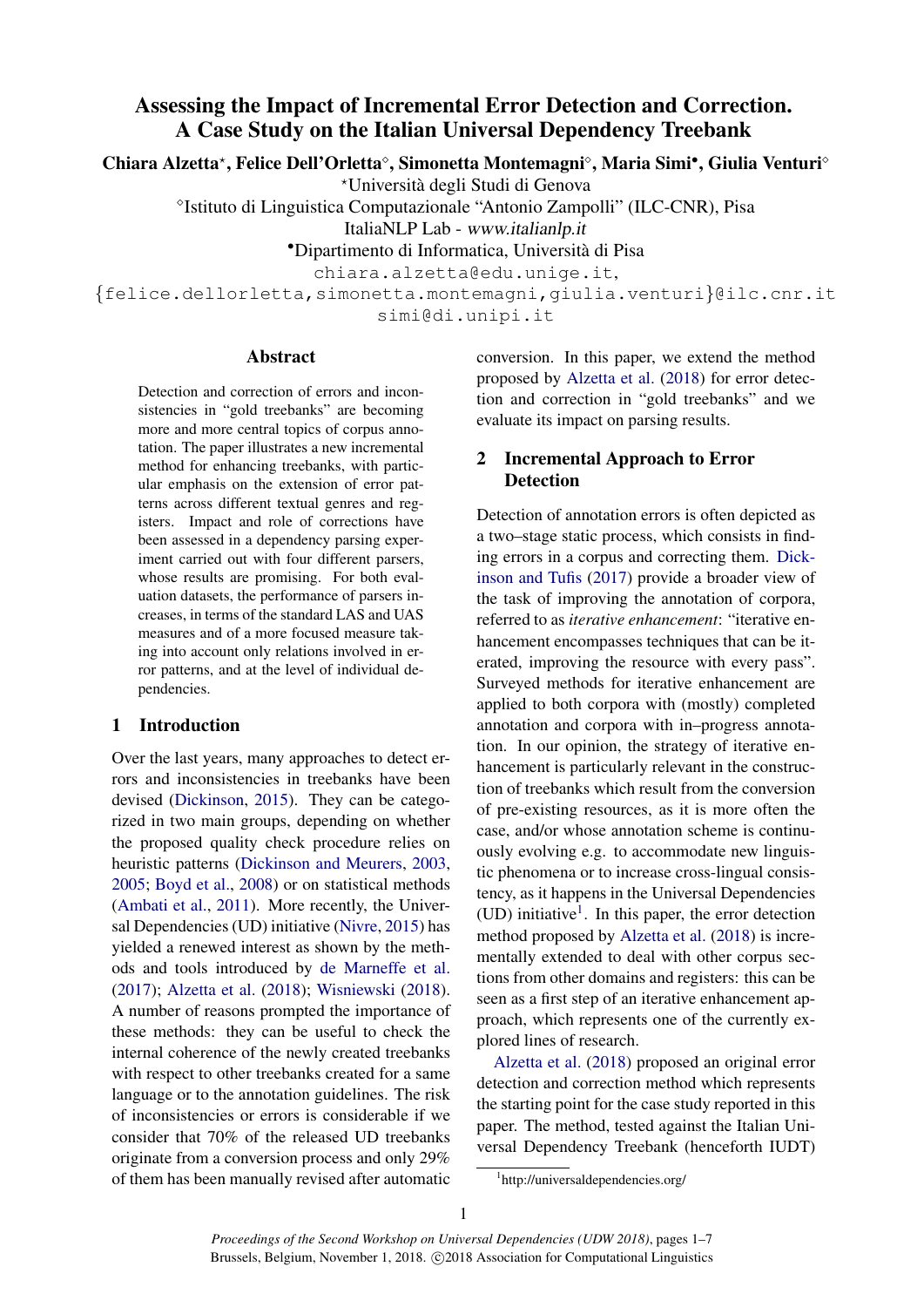[\(Bosco et al.,](#page-5-8) [2013\)](#page-5-8), mainly targets systematic errors, which represent potentially "dangerous" relations providing systematic but misleading evidence to a parser. Note that with systematic errors we refer here to both real errors as well as annotation inconsistencies internal to the treebank, whose origin can be traced back to different annotation guidelines underlying the source treebanks, or that are connected with substantial changes in the annotation guidelines (e.g. from version 1.4 to 2.0).

This error detection methodology is based on an algorithm, LISCA (*LInguiStically–driven Selection of Correct Arcs*) [\(Dell'Orletta et al.,](#page-5-9) [2013\)](#page-5-9), originally developed to measure the reliability of automatically produced dependency relations that are ranked from correct to *anomalous* ones, with the latter potentially including incorrect ones. The process is carried out through the following steps:

- LISCA collects statistics about a wide range of linguistic features extracted from a large reference corpus of automatically parsed sentences. These features are both *local*, corresponding to the characteristics of the syntactic arc considered (e.g. the linear distance in terms of tokens between a dependent  $d$  and its syntactic head  $h$ ), and *global*, locating the considered arc within the overall syntactic structure, with respect to both hierarchical structure and linear ordering of words (e.g. the number of "siblings" and "children" nodes of  $d$ , recurring respectively to its right or left in the linear order of the sentence; the distance from the root node, the closer and furthest leaf node);
- collected statistics are used to assign a *quality* score to each arc contained in a target corpus (e.g. a treebank). To avoid possible interferences in detecting anomalies which are due to the variety of language taken into account rather than erroneous annotations, both reference and target corpora should belong to the same textual genre or register. On the basis of the assigned score, arcs are ranked by decreasing quality scores;
- the resulting ranking of arcs in the target corpus is partitioned into 10 groups of equivalent size. Starting from the assumption that *anomalous* annotations (*i.e.* dependencies which together with their context occurrence are deviant from the "linguistic norm" computed by

LISCA on the basis of the evidence acquired from the reference corpus) concentrate in the bottom groups of the ranking, the manual search of error patterns is restricted to the last groups. Detected anomalous annotations include both *systematic* and *random* errors. Systematic errors, formalized as *error patterns*, are looked for in the whole target corpus, matching contexts are manually revised and, if needed, corrected.

The methodology was tested against the newspaper section of the Italian Universal Dependency Treebank (henceforth IUDT–news), which is composed by 10,891 sentences, for a total of 154,784 tokens. In this paper, the error detection and correction method depicted above is extended to other sections of the IUDT treebank, containing texts belonging to different genres (namely, legal and encyclopedic texts).

#### 3 Incremental Enhancement of IUDT

The incremental error detection strategy depicted in Section [2](#page-0-1) was used to improve IUDT version 2.0 (officially released in March 2017). IUDT 2.0 is the result of an automatic conversion process from the previous version (IUDT 1.4), which was needed because of major changes in the annotation guidelines for specific constructions and new dependencies in the Universal Dependencies  $(UD)$  tagset<sup>[2](#page-1-0)</sup>. In spite of the fact that this process was followed by a manual revision targeting specific constructions, the resulting treebank needed a quality check in order to guarantee homogeneity and coherence to the resource: it is a widely acknowledged fact that automatic conversion may cause internal inconsistencies, typically corresponding to systematic errors.

The first step of this revision process is described in [Alzetta et al.](#page-5-6) [\(2018\)](#page-5-6), which led to IUDT version 2.1, released in November 2017. At this stage, 0.51% dependency relations of IUDT–news were modified (789 arcs): among them, 286 arcs (36.01%) turned out to be random errors, while 503 (63.99%) represent systematic errors.

For the latest published version of IUDT (i.e. 2.2, released in July 2018), error patterns identified in IUDT–news were matched against the other sections of IUDT, which contain legal texts and Wikipedia pages. Although error patterns were acquired from IUDT–news, their occurrence in the

<span id="page-1-0"></span><sup>2</sup> http://universaldependencies.org/v2/summary.html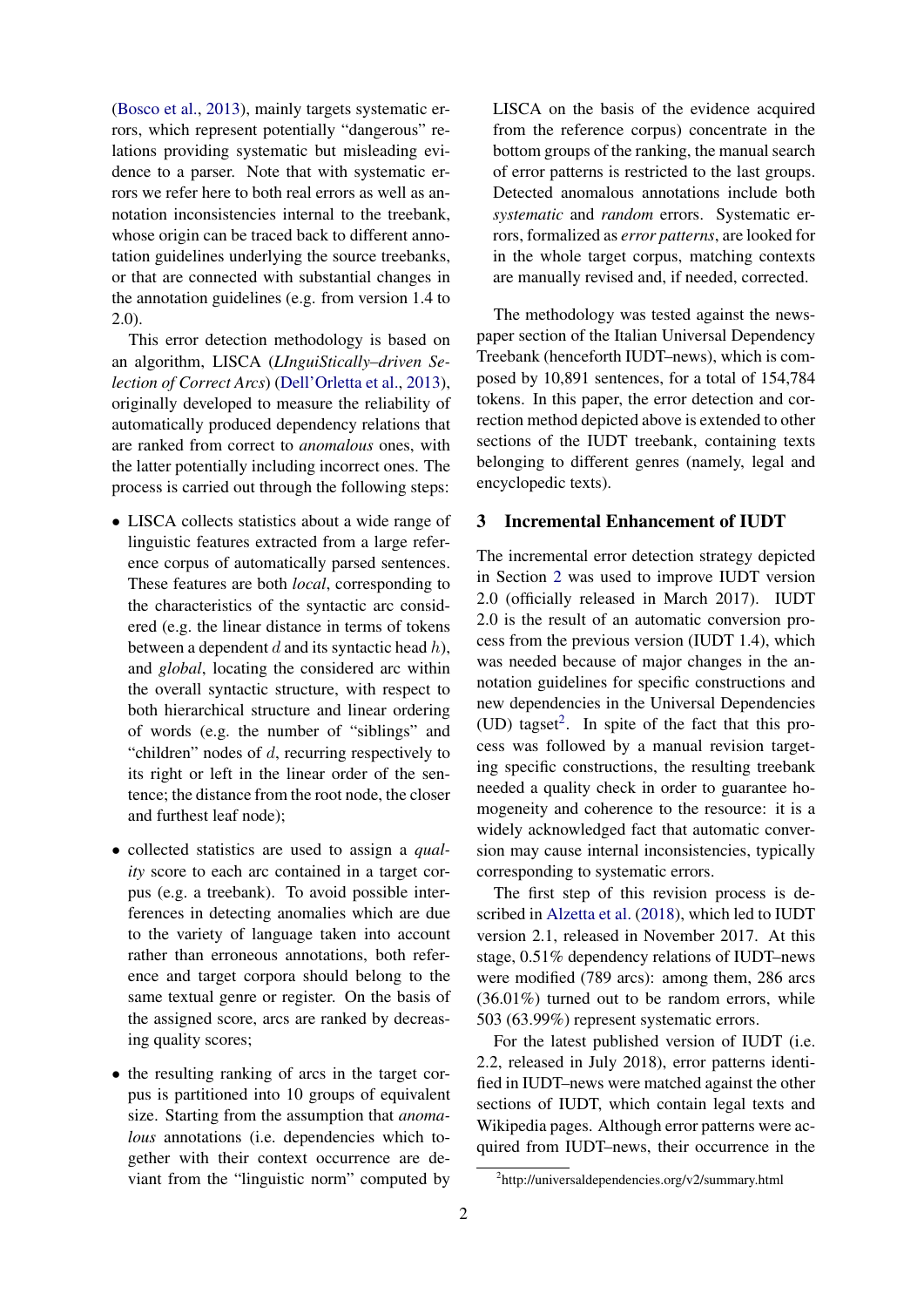other two sections of the treebank turned out to be equivalent. In particular, modified arcs corresponding to systematic errors are 0.36% in IUDT– news, 0.34% in IUDT–Wikipedia and 0.35% in IUDT–legal, for a total amount of 1028 deprels, 525 of which were modified in the passage from version 2.0 to version 2.1. This result proves the effectiveness of the methodology: despite of the fact that error patterns were retrieved in a significantly limited search space of the news section of the treebank (covering about 25% of the total number of arcs in IUDT–news), they turned out to be general enough to be valid for the other language registers represented by the other IUDT sub–corpora.

Version 2.2 of IUDT has been further improved: the result is IUDT version 2.3, still unpublished. In this version, residual cases instantiating error patterns were corrected and instances of one of the six error patterns (concerned with nonfinite verbal constructions functioning as nominals) were reported to the original annotation, since we observed that the proposed annotation was no longer convincing on the basis of some of the new instances that were found.

Overall, from IUDT version 2.0 to 2.3, a total of 2,237 dependency relations was modified: 50.91% of them (corresponding to 1,139 arcs) represented systematic errors, while 49.08% (i.e. 1,098 arcs) contained non–pattern errors. Among the latter, 25.77% are random errors (286 arcs), while 74.22% are structural errors (i.e. 815 erroneous non-projective arcs).

#### 4 Experiments

In order to test the impact of the result of our incremental treebank enhancement approach, we compared the dependency parsing results achieved using IUDT versions 2.0 vs 2.3 for training.

#### <span id="page-2-0"></span>4.1 Experimental Setup

Data. Although the overall size of IUDT changed across the 2.0 and 2.3 versions, we used two equivalent training sets of 265,554 tokens to train the parsers, containing exactly the same texts but different annotations. For both sets of experiments, parser performances were tested against a dev(elopment) set of 10,490 tokens and a test set of 7,545 tokens, differing again at the annotation level only. Parsers. Four different parsers were selected for the experiments, differing at the level of the used parsing algorithm. The configurations of the parsers were kept the same across all experiments.

*DeSR MLP* is a transition-based parser that uses a Multi-Layer Perceptron [\(Attardi,](#page-5-10) [2006;](#page-5-10) [At](#page-5-11)[tardi et al.,](#page-5-11) [2009\)](#page-5-11), selected as representative of transition-based parsers. The best configuration for UD, which uses a rich set of features including third order ones and a graph score, is described in [Attardi et al.](#page-5-12) [\(2015\)](#page-5-12). We trained it on 300 hidden variables, with a learning rate of 0.01, and early stopping when validation accuracy reaches 99.5%. *TurboParser* [\(Martins et al.,](#page-6-2) [2013\)](#page-6-2) is a graphbased parser that uses third-order feature models and a specialized accelerated dual decomposition algorithm for making non-projective parsing computationally feasible. It was used in configuration "full", enabling all third-order features.

*Mate* is a graph-based parser that uses passive aggressive perceptron and exploits a rich feature set [\(Bohnet,](#page-5-13) [2010\)](#page-5-13). Among the configurable parameters, we set to 25 the numbers of iterations. *Mate* was used in the pure graph version.

*UDPipe* is a trainable pipeline for tokenization, tagging, lemmatization and dependency parsing (Straka and Straková, [2017\)](#page-6-3). The transition-based parser provided with the pipeline is based on a non-recurrent neural network, with just one hidden layer, with locally normalized scores. We used the parser in the basic configuration provided for the CoNLL 2017 Shared Task on Dependency Parsing.

Evaluation Metrics. The performance of parsers was assessed in terms of the standard evaluation metrics of dependency parsing, i.e. *Labeled Attachment Score* (LAS) and *Unlabeled Attachment Score* (UAS). To assess the impact of the correction of systematic errors, we devised a new metric inspired by the *Content-word Labeled Attachment Score* (CLAS) introduced for the CoNLL 2017 Shared Task [\(Zeman and al.,](#page-6-4) [2017\)](#page-6-4). Similarly to CLAS, the new metric focuses on a selection of dependencies: whereas CLAS focuses on relations between content words only, our metric is computed by only considering those dependencies directly or indirectly involved in the pattern–based error correction process. Table [2](#page-4-0) reports the list of UD dependencies involved in error patterns: it includes both modified and modifying dependencies occurring in the rewriting rules formalizing error patterns. Henceforth, we will refer to this metric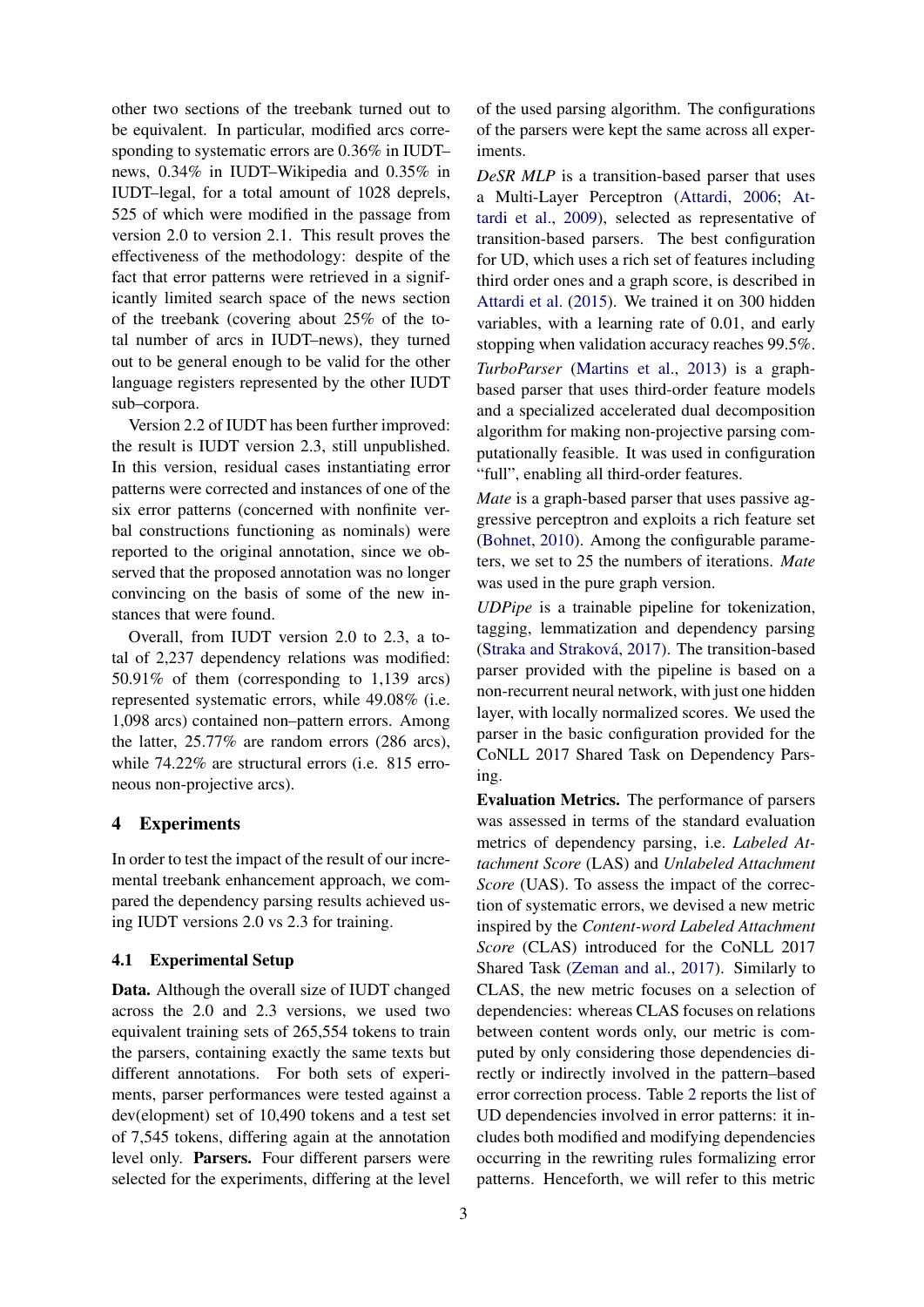as *Selected Labeled Attachment Score* (SLAS).

#### 4.2 Parsing Results

The experiments were carried out to assess the impact on parsing of the corrections in the IUDT version 2.3 with respect to version 2.0. Table [1](#page-4-1) reports the results of the four parsers in terms of LAS, UAS and SLAS achieved against the IUDT *dev* and *test* sets of the corresponding releases (2.0 vs 2.3). It can be noticed that all parsers improve their performance when trained on version 2.3, against both the *test set* and the *dev set*. The only exception is represented by UDPipe for which a slightly LAS decrease is recorded for the *dev set*, i.e. -0.12%; note, however, that for the same *dev set* UAS increases (+0.12%). The average improvement for LAS and UAS measures is higher for the *test set* than for the *dev set*: +0.38% vs +0.17% for LAS, and +0.35% vs +0.23% for UAS. The higher improvement is obtained by UD-Pipe (+0.91% LAS, +0.69% UAS) on the *test set*.

Besides standard measures such as LAS and UAS, we devised an additional evaluation measure aimed at investigating the impact of the pattern– based error correction, SLAS, described in Section [4.1.](#page-2-0) As it can be seen in Table [1,](#page-4-1) for all parsers the gain in terms of SLAS is significantly higher: the average improvement for the *test set* and the *dev set* is +0.57% and +0.47% respectively. It is also interesting to note that the SLAS values for the two data sets are much closer than in the case of LAS and UAS, suggesting that the higher difference recorded for the general LAS and UAS measures possibly originates in other relations types and corrections (we are currently investigating this hypothesis). This result shows that SLAS is able to intercept the higher accuracy in the prediction of dependency types involved in the error patterns.

To better assess the impact of pattern–based error correction we focused on individual dependencies involved in the error patterns, both modified and modifying ones. This analysis is restricted to the output of the MATE parser, for which a lower average SLAS improvement is recorded (0.34). For both *dev* and *test* sets versions 2.0 and 2.3, Table [2](#page-4-0) reports, for each relation type, the number of occurrences in the gold dataset (column "gold"), the number of correct predictions by the parser (column "correct") and the number of predicted dependencies, including erroneous ones (column "sys"). For this dependency subset, an overall re-

duction of the number of errors can be observed for both evaluation sets. The picture is more articulated if we consider individual dependencies. For most of them, both precision and recall increase from version 2.0 to 2.3. There are however few exceptions: e.g. in the 2.3 version, the number of errors is slightly higher for the *aux* relation in both *dev* and *test* datasets (+4 and +1 respectively), or the *acl* relation in the *dev set* (+3).

Table [3](#page-4-2) reports, for the same set of relations, the recorded F-measure (F1), accounting for both precision and recall achieved by the MATE parser for individual dependencies: interesting differences can be noted at the level of the distribution of F1 values in column "Diff", where positive values refer to a gain. Out of the 14 selected dependencies, a F1 gain is reported for 10 relations in the *dev set*, and for 8 in the *test set*. Typically, a gain in F1 corresponds to a reduction in the number of errors. Consider, for example, the *cc* dependency involved in a head identification error pattern (conj head), where in specific constructions a coordinating conjunction was erroneously headed by the first conjunct (coordination head) rather than by the second one (this follows from a change in the UD guidelines from version 1.4 to 2.0): in this case, F1 increases for both evaluation datasets  $(+1.55$  and  $+2.77)$  and errors decrease (-5 and -6). However, it is not always the case that a decrease of the F1 value is accompanied by a higher number of errors for the same relation. Consider, for example, the *acl* relation for which F1 decreases significantly in version 2.3 of both *dev* and *test* datasets (-6.97 and -4.59). The *acl* relation is involved in a labeling error pattern (acl4amod), where adjectival modifiers of nouns (*amod*) were originally annotated as clausal modifiers. Whereas in the *dev set 2.3* the F1 value for *acl* decreases and the number of errors increase, in the *test set 2.3* we observe a decrease in F1 (- 4.59%) accompanied by a reduction of the number of errors (-1). The latter case combines apparently contrasting facts: note, however, that the loss in F1 is also influenced by the reduction of *acl* occurrences, some of which were transformed into *amod* in version 2.3.

Last but not least, we carried out the same type of evaluation on the subset of sentences in the development dataset which contain at least one instance of the error patterns: we call it *Pattern Corpus*. For this subset the values of LAS, UAS and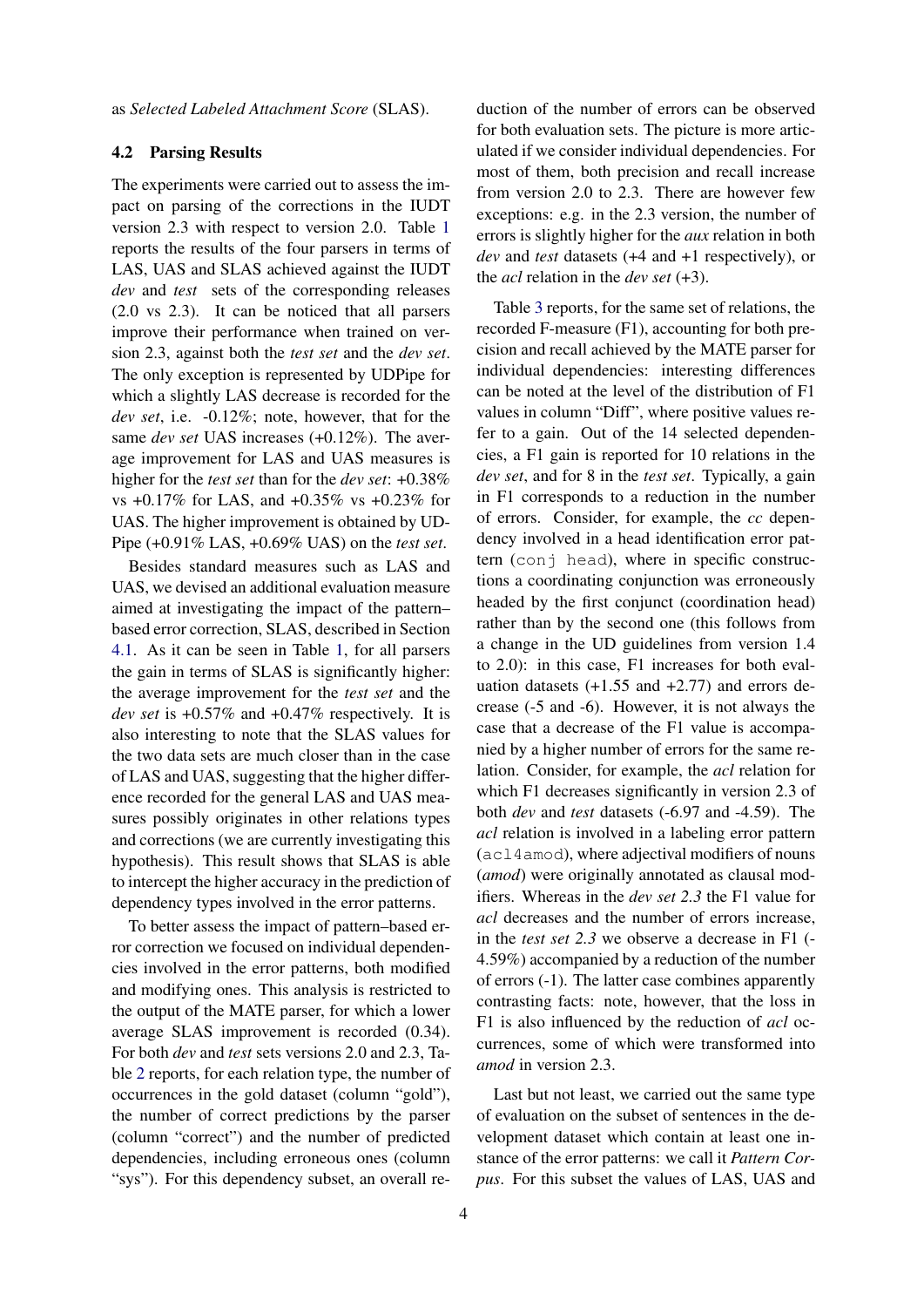|            | <b>DeSR MLP</b> |       | <b>MATE</b> |       |       | <b>TurboParser</b> |       |       | <b>UDPipe</b> |         |       |             |
|------------|-----------------|-------|-------------|-------|-------|--------------------|-------|-------|---------------|---------|-------|-------------|
|            | LAS             | UAS   | <b>SLAS</b> | LAS   | UAS   | <b>SLAS</b>        | LAS   | UAS   | <b>SLAS</b>   | LAS     | UAS   | <b>SLAS</b> |
| Dev $2.0$  | 87.89           | 91.18 | 81.10       | 90.73 | 92.95 | 85.82              | 89.83 | 92.72 | 84.10         | 87.02   | 90.14 | 79.11       |
| Dev $2.3$  | 87.92           | 91.23 | 81.48       | 90.99 | 93.28 | 86.28              | 90.34 | 93.14 | 84.98         | 86.90   | 90.26 | 79.25       |
| Diff.      | 0.03            | 0.05  | 0.38        | 0.26  | 0.33  | 0.46               | 0.51  | 0.42  | 0.88          | $-0.12$ | 0.12  | 0.14        |
| Test $2.0$ | 89.00           | 91.99 | 82.59       | 91.13 | 93.25 | 86.08              | 90.39 | 93.33 | 84.78         | 87.21   | 90.38 | 79.66       |
| Test $2.3$ | 89.16           | 92.07 | 83.14       | 91.41 | 93.70 | 86.30              | 90.54 | 93.49 | 85.00         | 88.12   | 91.07 | 80.95       |
| Diff.      | 0.16            | 0.08  | 0.55        | 0.28  | 0.45  | 0.22               | 0.15  | 0.16  | 0.22          | 0.91    | 0.69  | 1.29        |

<span id="page-4-1"></span>Table 1: Evaluation of the parsers against the IUDT test and development sets version 2.0 and 2.3.

|              | <b>IUDT 2.0</b>    |         |            |                          |         |            |                                     | <b>IUDT 2.3</b> |            |         |         |      |  |
|--------------|--------------------|---------|------------|--------------------------|---------|------------|-------------------------------------|-----------------|------------|---------|---------|------|--|
| deprel       | <b>Development</b> |         |            | <b>Test</b>              |         |            | <b>Development</b>                  |                 |            | Test    |         |      |  |
|              | gold               | correct | <b>SVS</b> | $\overline{\text{gold}}$ | correct | <b>SVS</b> | $\mathbf{g}\overline{\mathbf{old}}$ | correct         | <b>SVS</b> | $g$ old | correct | sys  |  |
| acl          | 151                | 118     | 146        | 83                       | 71      | 86         | 115                                 | 83              | 114        | 71      | 56      | 70   |  |
| acl:relcl    | 137                | 106     | 131        | 100                      | 77      | 100        | 137                                 | 112             | 138        | 101     | 80      | 100  |  |
| amod         | 637                | 606     | 636        | 455                      | 439     | 455        | 667                                 | 641             | 669        | 460     | 445     | 464  |  |
| aux          | 218                | 208     | 229        | 172                      | 162     | 167        | 217                                 | 206             | 231        | 172     | 159     | 165  |  |
| aux:pass     | 78                 | 69      | 84         | 69                       | 64      | 74         | 79                                  | $7\overline{1}$ | 85         | 69      | 63      | 76   |  |
| <b>cc</b>    | 325                | 305     | 323        | 217                      | 194     | 217        | 326                                 | 311             | 324        | 217     | 200     | 217  |  |
| ccomp        | 62                 | 43      | 61         | 29                       | 19      | 32         | 62                                  | 46              | 63         | 30      | 19      | 27   |  |
| conj         | 372                | 289     | 403        | 253                      | 175     | 251        | 370                                 | 281             | 394        | 257     | 178     | 252  |  |
| cop          | 126                | 100     | 117        | 85                       | 79      | 87         | 126                                 | 101             | 113        | 85      | 80      | 89   |  |
| nmod         | 977                | 828     | 986        | 710                      | 612     | 723        | 976                                 | 827             | 976        | 705     | 615     | 725  |  |
| obj          | 412                | 372     | 438        | 275                      | 247     | 291        | 413                                 | 374             | 433        | 275     | 247     | 288  |  |
| obl          | 678                | 541     | 640        | 523                      | 427     | 504        | 681                                 | 551             | 648        | 523     | 425     | 503  |  |
| obl:agent    | 43                 | 39      | 46         | 39                       | 36      | 38         | 43                                  | 40              | 45         | 39      | 36      | 39   |  |
| xcomp        | 92                 | 73      | 84         | 58                       | 39      | 47         | 96                                  | 73              | 86         | 62      | 43      | 53   |  |
| <b>TOTAL</b> | 4308               | 3697    | 4324       | 3068                     | 2641    | 3072       | 4308                                | 3717            | 4319       | 3066    | 2646    | 3068 |  |

<span id="page-4-0"></span>Table 2: Statistics of individual dependencies involved in an *error pattern* in the test and development sets of IUDT 2.0 and 2.3 (*gold*). *sys* refers to the number of predicted dependencies by the MATE parser and *correct* to the correct predictions.

| deprel    |       | <b>Development</b> |             | <b>Test</b> |        |             |  |  |
|-----------|-------|--------------------|-------------|-------------|--------|-------------|--|--|
|           | F12.0 | F1 2.3             | <b>Diff</b> | F12.0       | F1 2.3 | <b>Diff</b> |  |  |
| acl       | 79.46 | 72.49              | $-6.97$     | 84.02       | 79.43  | $-4.59$     |  |  |
| acl:relcl | 79.11 | 81.45              | 2.35        | 77.00       | 79.60  | 2.60        |  |  |
| amod      | 95.20 | 95.95              | 0.75        | 96.48       | 96.32  | $-0.16$     |  |  |
| aux       | 93.06 | 91.97              | $-1.10$     | 95.58       | 94.36  | $-1.22$     |  |  |
| aux:pass  | 85.18 | 86.58              | 1.40        | 89.51       | 86.89  | $-2.62$     |  |  |
| cc        | 94.14 | 95.69              | 1.55        | 89.40       | 92.17  | 2.77        |  |  |
| ccomp     | 69.92 | 73.60              | 3.68        | 62.30       | 66.66  | 4.37        |  |  |
| conj      | 74.58 | 73.56              | $-1.02$     | 69.44       | 69.94  | 0.49        |  |  |
| cop       | 82.31 | 84.52              | 2.21        | 91.86       | 91.96  | 0.10        |  |  |
| nmod      | 84.36 | 84.73              | 0.37        | 85.42       | 86.01  | 0.60        |  |  |
| obj       | 87.53 | 88.42              | 0.89        | 87.28       | 87.74  | 0.46        |  |  |
| obl       | 82.09 | 82.92              | 0.83        | 83.15       | 82.84  | $-0.31$     |  |  |
| obl:agent | 87.64 | 90.91              | 3.27        | 93.51       | 92.31  | $-1.20$     |  |  |
| xcomp     | 82.95 | 80.22              | $-2.74$     | 74.29       | 74.78  | 0.49        |  |  |

<span id="page-4-2"></span>Table 3: F1 scores and differences for a selection of individual dependencies involved in error patterns by the MATE parser trained on IUDT 2.0 and 2.3.

SLAS for the MATE parser are much higher, ranging between 98.17 and 98.93 for the Pattern corpus 2.0, and between 98.58 and 99.38 for the Pattern corpus 2.3. The gain is in line with what reported in Table 1 for MATE, higher for what concerns LAS (+0.36) and UAS (+0.45), and slightly lower for SLAS (+0.41). Trends similar to the full evaluation datasets are reported also for the dependency-based analysis, which shows however higher F1 values.

### 5 Conclusion

In this paper, the treebank enhancement method proposed by [Alzetta et al.](#page-5-6) [\(2018\)](#page-5-6) was further extended and the annotation quality of the resulting treebank was assessed in a parsing experiment car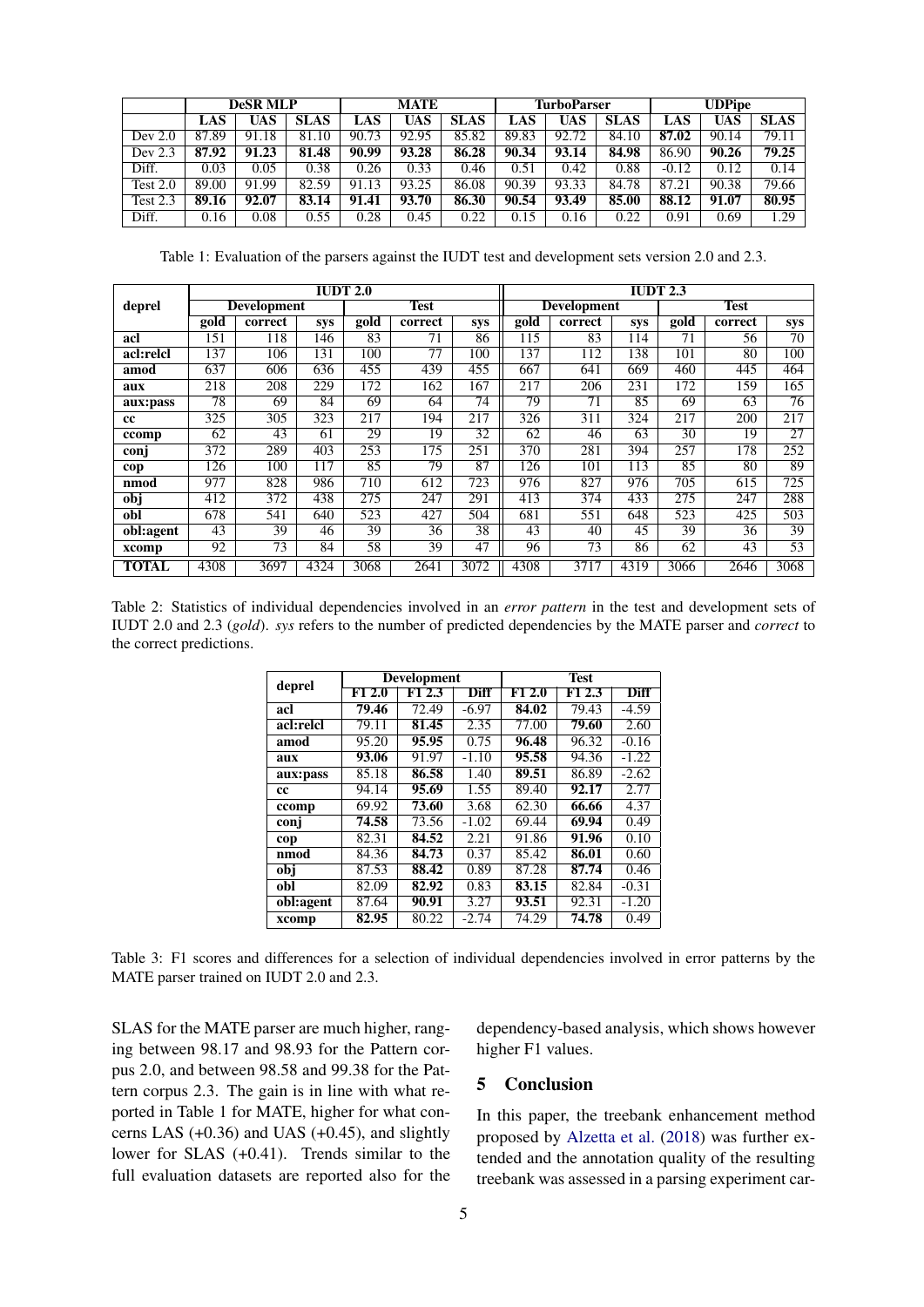ried out with IUDT version 2.0 vs 2.3.

Error patterns identified in the news section of the IUDT treebank were looked for in the other IUDT sections, representative of other domains and language registers. Interestingly, however, error patters acquired from IUDT-news turned out to be characterized by a similar distribution across different treebank sections, which demonstrates their generality.

The resulting treebank was used to train and test four different parsers with the final aim of assessing quality and consistency of the annotation. Achieved results are promising: for both evaluation datasets all parsers show a performance increase (with a minor exception only), in terms of the standard LAS and UAS as well as of the more focused SLAS measure. A dependencybased analysis was also carried out for the relations involved in error patterns: for most of them, a more or less significant gain in the F-measure is reported.

Current developments include: i) extension of the incremental treebank enhancement method by iterating the basic steps reported in the paper to identify new error patterns in the other treebank subsections using LISCA; ii) extension of the incremental treebank enhancement method to other UD treebanks for different languages; iii) extension of the treebank enhancement method to identify and correct random errors.

#### Acknowledgements

We thank the two anonymous reviewers whose comments and suggestions helped us to improve and clarify the submitted version of the paper. The work reported in the paper was partially supported by the 2–year project (2016-2018) *Smart News, Social sensing for breaking news*, funded by Regione Toscana (BANDO FAR-FAS 2014).

#### **References**

- <span id="page-5-6"></span>C. Alzetta, F. Dell'Orletta, S. Montemagni, and G. Venturi. 2018. Dangerous relations in dependency treebanks. In *Proceedings of 16th International Workshop on Treebanks and Linguistic Theories (TLT16)*, pages 201–210, Prague, Czech Republic.
- <span id="page-5-4"></span>B. R. Ambati, R. Agarwal, M. Gupta, S. Husain, and D. M. Sharma. 2011. Error Detection for Treebank Validation. In *Proceedings of 9th International Workshop on Asian Language Resources (ALR)*.
- <span id="page-5-10"></span>Giuseppe Attardi. 2006. Experiments with a multilanguage non-projective dependency parser. In *Proceedings of the Tenth Conference on Computational Natural Language Learning*, CoNLL-X '06, pages 166–170, Stroudsburg, PA, USA. Association for Computational Linguistics.
- <span id="page-5-11"></span>Giuseppe Attardi, Felice Dell'Orletta, Maria Simi, and Joseph Turian. 2009. Accurate dependency parsing with a stacked multilayer perceptron. In *Proceeding of Evalita 2009*, LNCS. Springer.
- <span id="page-5-12"></span>Giuseppe Attardi, Simone Saletti, and Maria Simi. 2015. Evolution of italian treebank and dependency parsing towards universal dependencies. In *Proceedings of the Second Italian Conference on Computational Linguistics*, CLIC-it 2015, pages 23– 30, Torino, Italy. Accademia University Press/Open Editions.
- <span id="page-5-13"></span>Bernd Bohnet. 2010. Very high accuracy and fast dependency parsing is not a contradiction. In *Proceedings of the 23rd International Conference on Computational Linguistics*, COLING '10, pages 89–97, Stroudsburg, PA, USA. Association for Computational Linguistics.
- <span id="page-5-8"></span>C. Bosco, S. Montemagni, and M. Simi. 2013. Converting Italian Treebanks: Towards an Italian Stanford Dependency Treebank. In *Proceedings of the ACL Linguistic Annotation Workshop & Interoperability with Discourse*, Sofia, Bulgaria.
- <span id="page-5-3"></span>A. Boyd, M. Dickinson, and W. D. Meurers. 2008. On Detecting Errors in Dependency Treebanks. *Research on Language & Computation*, 6(2):113–137.
- <span id="page-5-9"></span>F. Dell'Orletta, G. Venturi, and S. Montemagni. 2013. Linguistically-driven Selection of Correct Arcs for Dependency Parsing. *Computacion y Sistemas `* , 2:125–136.
- <span id="page-5-0"></span>M. Dickinson. 2015. Detection of Annotation Errors in Corpora. *Language and Linguistics Compass*, 9(3):119–138.
- <span id="page-5-1"></span>M. Dickinson and W. D. Meurers. 2003. Detecting Inconsistencies in Treebank. In *Proceedings of the Second Workshop on Treebanks and Linguistic Theories (TLT 2003)*.
- <span id="page-5-2"></span>M. Dickinson and W. D. Meurers. 2005. Detecting Errors in Discontinuous Structural Annotation. In *Proceedings of the 43rd Annual Meeting of the ACL*, pages 322–329.
- <span id="page-5-7"></span>M. Dickinson and D. Tufis. 2017. Iterative enhancement. In *Handbook of Linguistic Annotation*, pages 257–276. Springer, Berlin, Germany.
- <span id="page-5-5"></span>M.C. de Marneffe, M. Grioni, J. Kanerva, and F. Ginter. 2017. Assessing the Annotation Consistency of the Universal Dependencies Corpora. In *Proceedings of the 4th International Conference on Dependency Linguistics (Depling 2007)*, pages 108–115, Pisa, Italy.